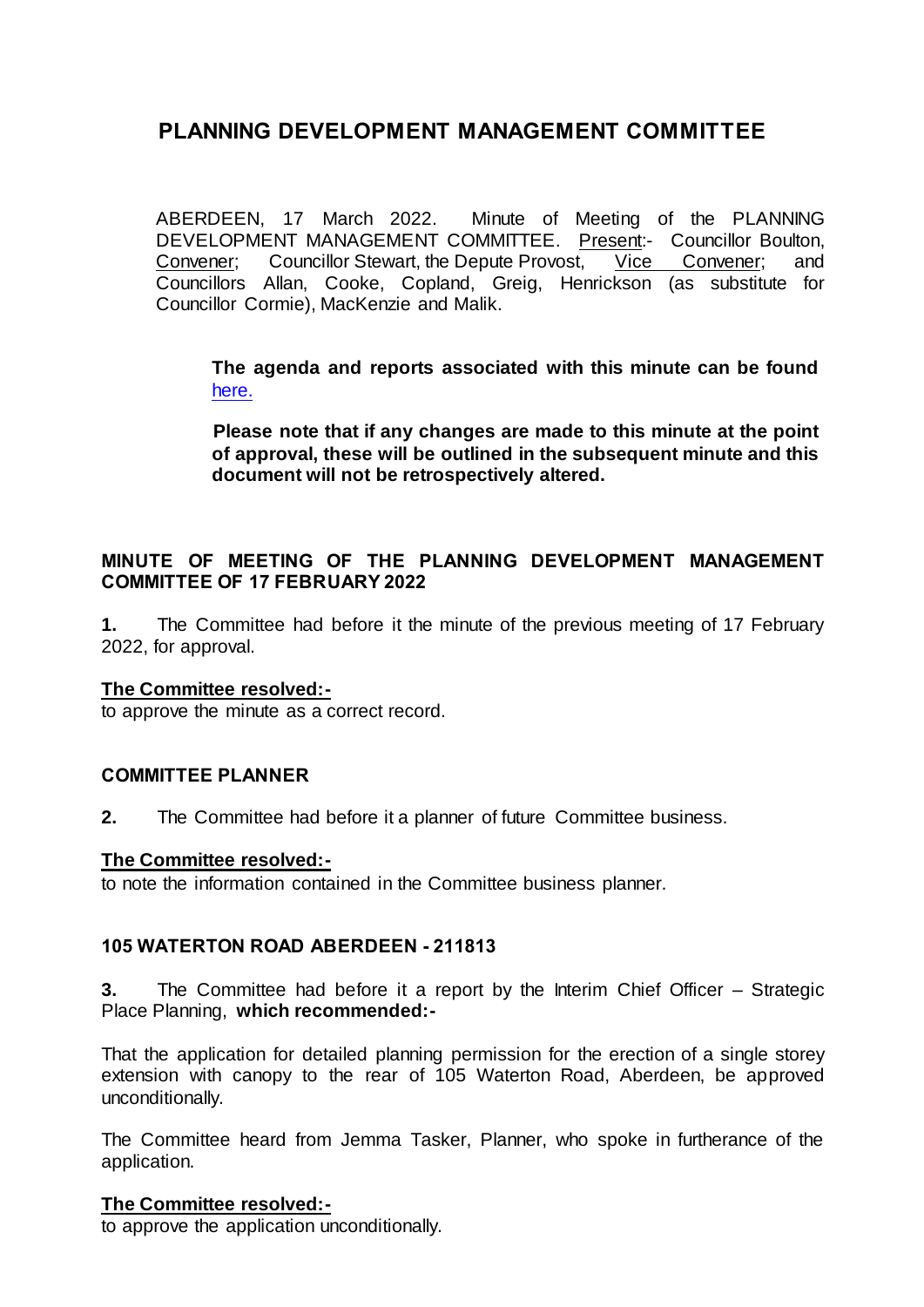17 March 2022

## **690 - 692 KING STREET ABERDEEEN - 220097**

**4.** The Committee had before it a report by the Interim Chief Officer – Strategic Place Planning, **which recommended:-**

That the application for detailed planning permission for the change of use from public house (sui generis) to 2 hot food takeaways (sui generis); installation of extract flues; formation of entrance door and alterations to a shop front with associated works at 690- 692 King Street, be approved subject to the following conditions:-

## **Conditions**

## **1. Hours of Operation**

The hereby approved use shall operate between the hours of 11am and 10pm Sunday to Thursday, and 11am and 10.30pm Friday to Saturday, and at no other time whatsoever.

Reason: In order to preserve the amenity of neighbouring residential properties during the more sensitive late evening and early morning hours.

## **2. Noise**

The hereby approved use shall not commence unless the mitigation measures recommended in the approved Noise Impact Assessment (Reference: 0897212314 – V1, Version: n/a, Date: 13 December 2021) have been carried out and implemented in full. Thereafter the mitigation measures, or similar as may be agreed in writing with the planning authority, shall remain in place for the duration of the use.

Reason: In order to preserve the amenity of neighbouring residential properties from noise emissions associated to the new use.

## **3. Odour**

The hereby approved use shall not commence unless the mitigation measures recommended in the approved Odour Assessment (Reference: 0897212314 – V1, Version: n/a, Date: 13 January 2022) have been carried out and implemented in full. Thereafter the mitigation measures, or similar as may be agreed in writing with the planning authority, shall remain in place for the duration of the use.

Reason: In order to preserve the amenity of neighbouring residential properties from odour emissions associated to the new use.

## **4. Litter Bin Provision**

The use hereby approved shall not commence unless a waste management scheme, detailing litter disposal and, if appropriate, recycling facilities immediately adjacent the application site has been submitted to and approved in writing by the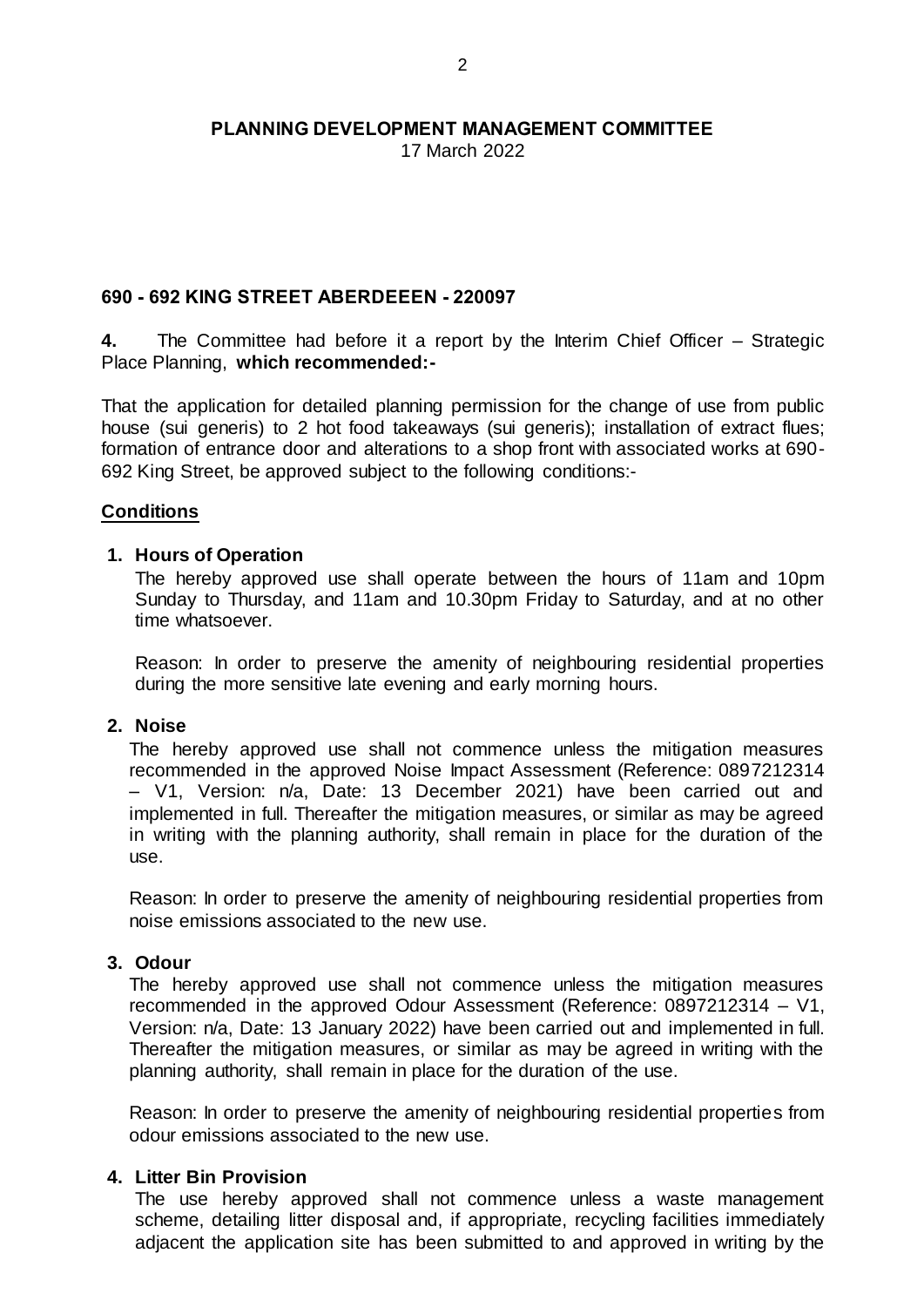17 March 2022

planning authority. Thereafter, the scheme shall be implemented in accordance with the agreed details and retained for the duration of the operation of the units as Sui Generis uses.

Reason: in order to preserve the amenity of the neighbourhood and in the interests of public health.

The Committee heard from Jemma Tasker, Planner, who spoke in furtherance of the application and answered questions from members.

#### **The Committee resolved:-**

to approve the application conditionally.

## **106 -108 FORREST AVENUE ABERDEEN - 220015**

**5.** The Committee had before it a report by the Interim Chief Officer – Strategic Place Planning, **which recommended:-**

That the application for detailed planning permission for the change of use from pavement and installation of raised decking to form an outdoor seating area with access ramp (retrospectively), be approved subject to the following conditions:-

#### **Conditions**

#### **1. Timescale for removal**

The structure hereby approved shall be wholly removed from the site by  $17<sup>th</sup>$ March 2023.

Reason: to ensure timely removal of a structure which has been assessed as being acceptable only on a temporary basis due to its design, materials and resultant adverse impact on the character and appearance of the surrounding area.

#### **2. Hours of use**

The structure hereby approved shall not be made available for use by patrons outwith the hours of 10.00am-10.00pm.

Reason: in the interests of safeguarding residential amenity by restricting use at unsociable hours.

## **3. Amplified music**

The outdoor seating area hereby approved shall not be utilised for the performance of live or amplified music, nor the use of microphones/speakers.

Reason: in the interests of protecting residential amenity from potential noise nuisance.